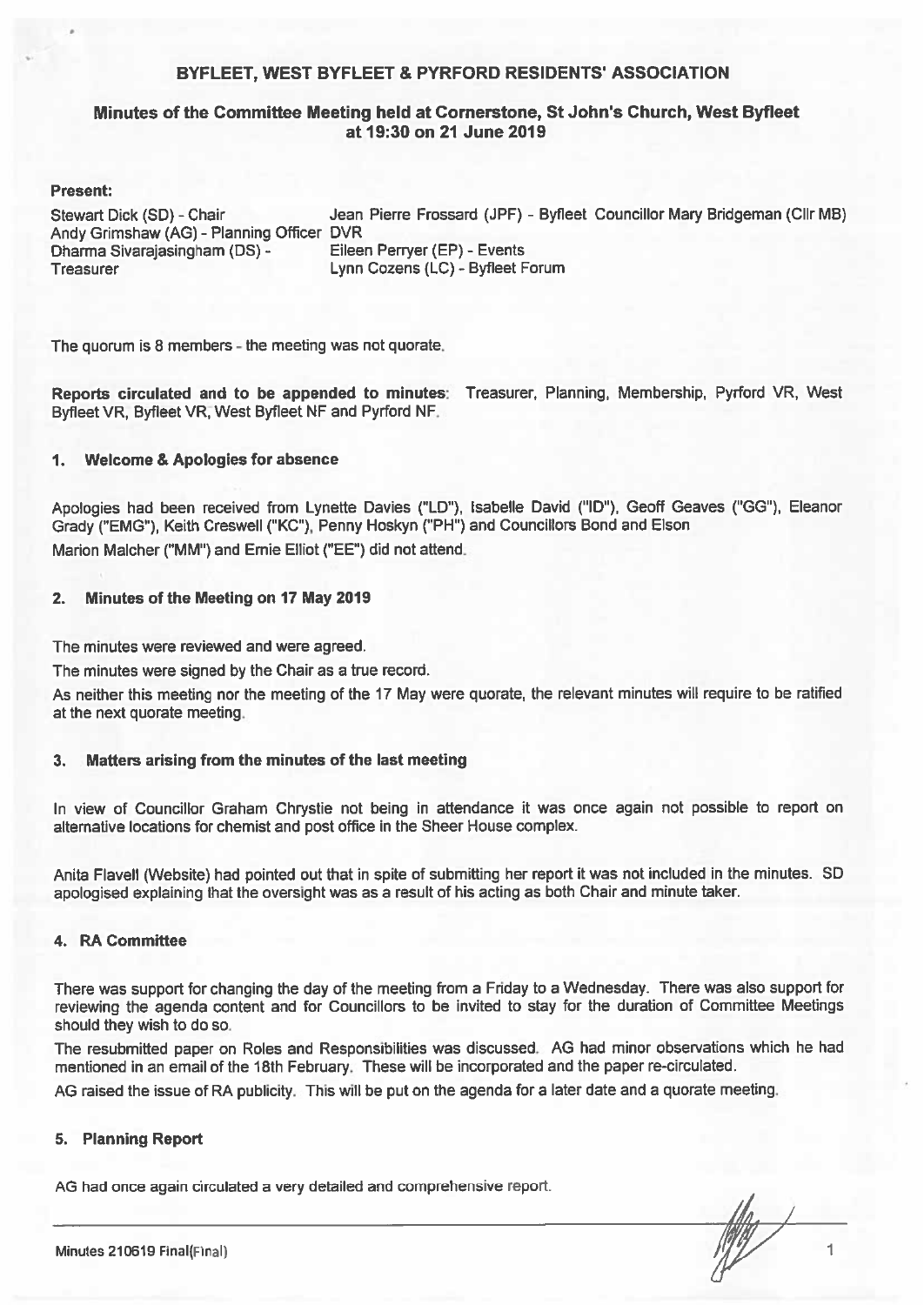### **Byfleet**

- > Land south of Murrays Lane temporary to permanent approved subject to legal agreement
- > Manor House Mill Lane contractor temporary parking still pending consideration
- > 4 Glebe Gardens retrospective consent refused but no enforcement

### **West Byfleet**

> Sheer House - Altitude Real Estate has been unable to identity an acceptable partner and for the time being has decided to halt the search. Their intention is to resume once there is greater UK political stability and certainty. An update was issued in June.

- > Lello's 18 Station Approach approved (and now open)
- > 19 Station Approach awning approved
- > Broadoaks Park construction management plan not yet approved

# Pvrford

> Land formerly known as Bennetts Farm Lock Lane - refused

### **Other Planning Matters**

> SADPD/Green Belt/Requlation 19 - the comments are now available on the WBC website. WBC anticipates the submission to the Secretary of State for examination will be made in July.

SCC have expressed concern re the traffic implications.

Wokingham Borough Council are of the opinion that land at West Hall should have gravel etc extracted prior to any residential development.

Runnymede Borough Council are having difficulty meeting their travellers pitches allocation and would be grateful if WBC could accommodate the shortfall at West Hall in addition to the proposed 15 pitches.

> Heathrow Expansion Consultation - Woking meeting on 11th July

#### 6. **Councillors' Report**

MB reported on Council activities and certain Green issues.

7. Treasurer's Report - report circulated before the meeting.

The Statement of Financial Affairs shows a sound performance with a strong level of subscription collection.

The issue of the Neighbourhood Forums returning unspent grants was discussed. It was felt that at the discretion of the RA Committee they should be permitted to retain a balance not exceeding £250. They should still report on expenditure.

8. Acting Membership Secretary's Report - a report and data had been circulated before the meeting.

Membership is now increasing and as noted above subscription collection has been strong, particularly in West Byfleet.

#### **Website** 9.

Members only area of the website to remain an ongoing agenda item.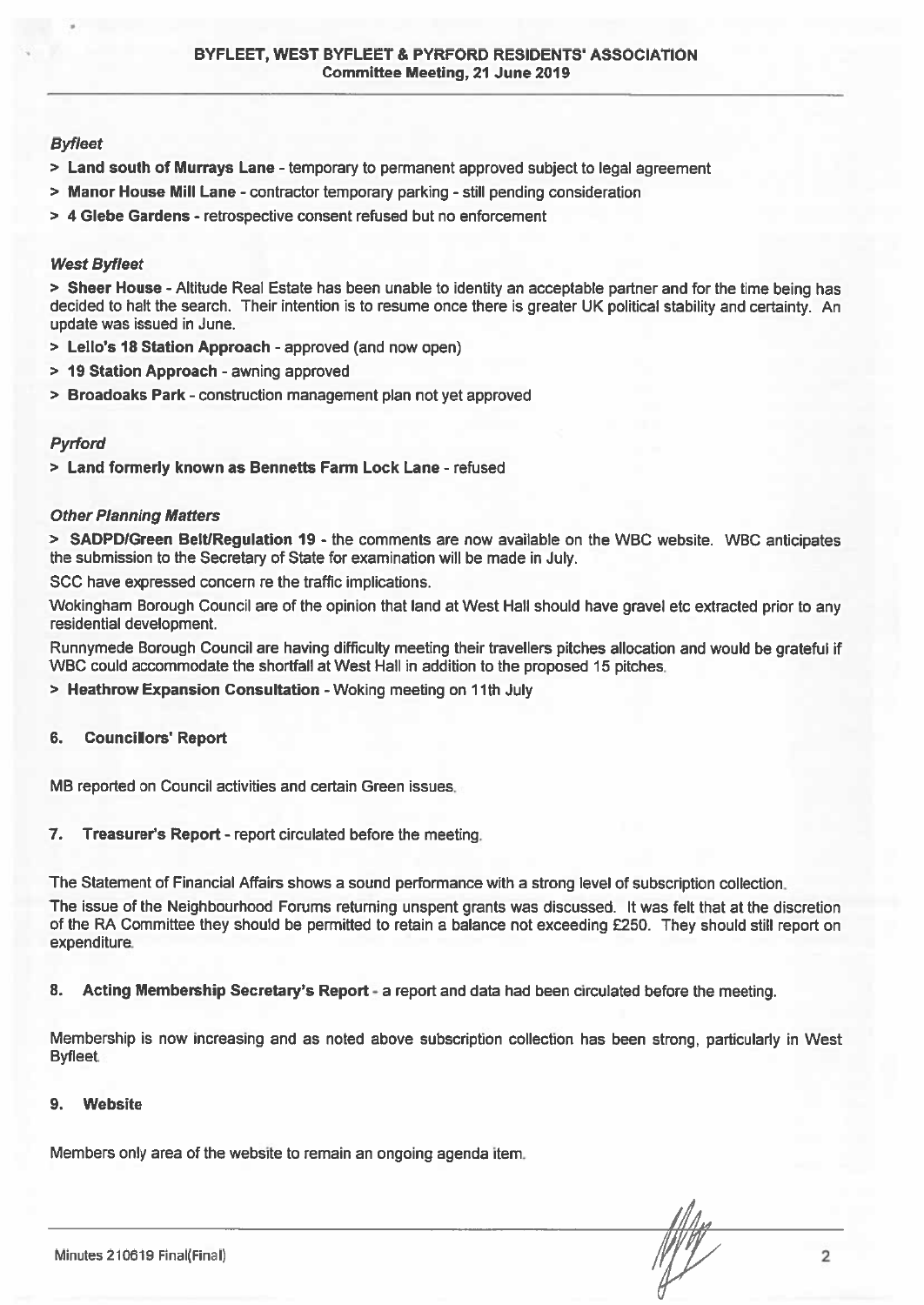### 10. Editorial

ID had sent her apologies, Issue 161 of the Resident is excellent.

11. Rights of Way - on this occasion no report.

12. Events Co-ordinator - EP reported that the Drop-in on 8th June had been a success. St. John's Village Fete also on Saturday 8th June had as usual been a great success and thanks to those who represented the RA

### 13. Village Representative Reports

Byfleet - the report from EG and JPF was noted. Representatives had attended the Flood Defence Meeting.

West Byfleet - a detailed report from KC had been circulated prior to the meeting. This was noted -particularly section 9.

SD reported that the Recreation Ground had now been designated an Asset of Community Value. Also that discussion between the members of Speedflex and the landlord had not been successful.

Pyrford - a report from AG had been circulated before the meeting. This was noted.

**Forum Reports**  $14$ 

Byfleet - LC updated as on progress with the Neighbourhood Plan

West Byfleet - WP had submitted a report.

#### 15. **AOB**

> A committee has now been formed to organise West Byfleet Live 2020

# **Drop-in dates:**

Saturday, 12 October in Pyrford at 14:00 - booked by AG

# **Other Dates**

**Saturday 29th June West Hall Music Festival Saturday 20th July Byfleet Parish Day Saturday 13th July Pyrford Flower Show** 

16. Next meeting - Friday 19th July 2019

# Meeting closed at 21.55

Stadant J Gate

29th July 2019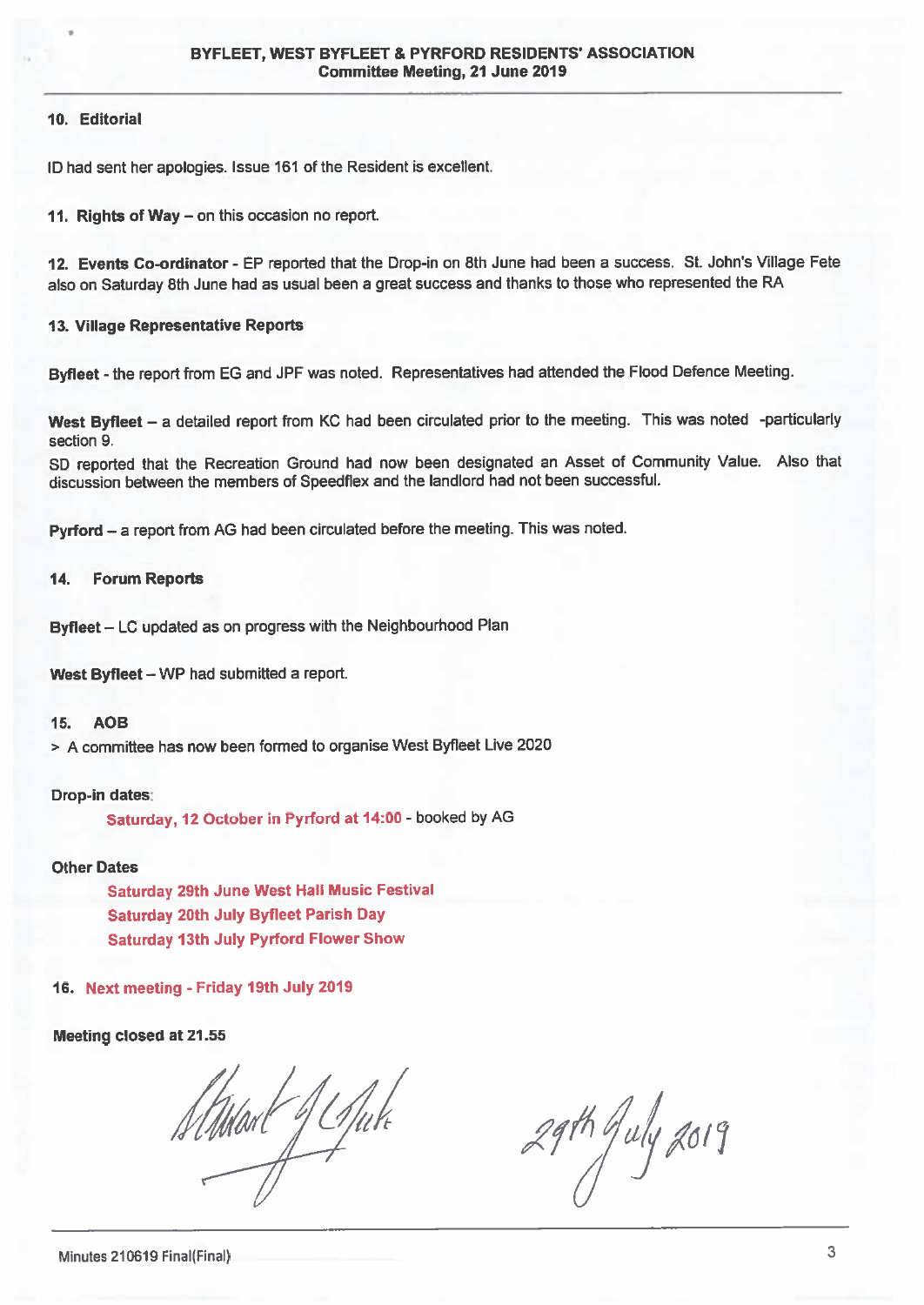# **PLANNING REPORT – JUNE MEETING - 21/06/2019**

- **A) KEY POINTS OF THE MONTH**
- **B) PLANNING COMMITTEE UPDATES**
	- **a) Dates – next 25/06/2019**
	- **b) Appeals/Enforcements**
	- **c) Relevant matters from last Planning Committees**
- **C) PLANNING APPLICATION VOLUMES & RETROSPECTIVE APPLICATION LIST**

# **D) PLANNING APPLICATIONS**

# **1. Across Villages**

a. SCC Parking Review – **2019 review starts 1 st July 2019**

# **2. Byfleet**

- a. Land South of Murrays Lane Temporary to permanent **AGREED subj Legal Agreement**
- b. 4 Glebe Gardens Byfleet West Byfleet Extension **RETROSPECTIVE – Pending consideration**
- c. Manor House Mill Lane Temporary parking **– Pending consideration**
- d. Manor Farm Mill Lane Vary condition2 Extension **Pending Consideration**
- e. Wood Salons Ltd 2A Brewery Lane change of use **– APPROVED**
- **f.** Linden Nursery School Byfleet Cricket Pavilion Sports Ground Parvis Road **Pending consideration**
- g. Natural Flames Ltd 17 Brewery Lane Byfleet Amendment PLAN/2017/0727 **REFUSED**
- h. Cyan House Gulmay Ltd Canada Road Byfleet Mezzanine Floor **Pending consideration**

# **3. West Byfleet**

- a. Sheer House Demolition & rebuild **Awaiting Full Planning Application**
- b. Tudor House, 89 Station Road Demolition & rebuild **Pending Consideration**
- c. Marchmont, Hollybank Road Demolition & rebuild **Pending consideration**
- **d.** 15 Old Woking Road Collisons fitting out & advertising **Pending Consideration**
- **e.** Lello's 18 Station Approach Advertisement consent **APPROVED**  Lello's 18 Station Approach – Outdoor seating – **Pending consideration**
- f. Esso And Tesco Express 77 Old Woking Road Sign & Blast Wall **Pending consideration**
- g. 19 Station Approach Awning **APPROVED**
- h. Land East of Sheerwater Road Trees **Pending Approval**

# **4. Pyrford**

- a. 8 Lincoln Drive Pyrford replacement of conservatory roof **APPROVED**
- b. 9 Tanglewood (**4** applications) Dormer & extensions **2 APPROVED, 2 REFUSED**
- c. 7 Tanglewood (**2** applications) Dormer & extension **both APPROVED**
- d. Land Formerly Known as Bennetts Farm Lock Lane Planning use **REFUSED**
- e. Marshalls Parade Dividing retail unit **Pending consideration**

# **E) OUTSIDE THREE VILLAGES**

- 1. Sheerwater Regeneration **TWO APPLICATIONS GRANTED**
- 2. Heathrow Expansion Consultation **Opens 18th June to 13th of September**
- 3. Heathrow Airport Noise Consultation **Closed**
- 4. Highways England A3/M25 Junction 10 Consultation **Closed WBC no objections**
- 5. A320 Corridor Study  **issued**
- 6. Fairoaks Airport **WBC objects as it has concerns about the impact on infrastructure**
- 7. Heathrow Flight Path Consultation **Closes 4th March 2019**
- 8. Land to Rear of Byfleet Road **Withdrawn in April 19 for further consultation**
- 9. Waste Transfer Station **SCC closed 4 February 2019**
	- 1. **Runneymede – Holding objection**
		- 2. **Elmbridge Objection**
		- 3. **Woking No objection provided SCC satisfied**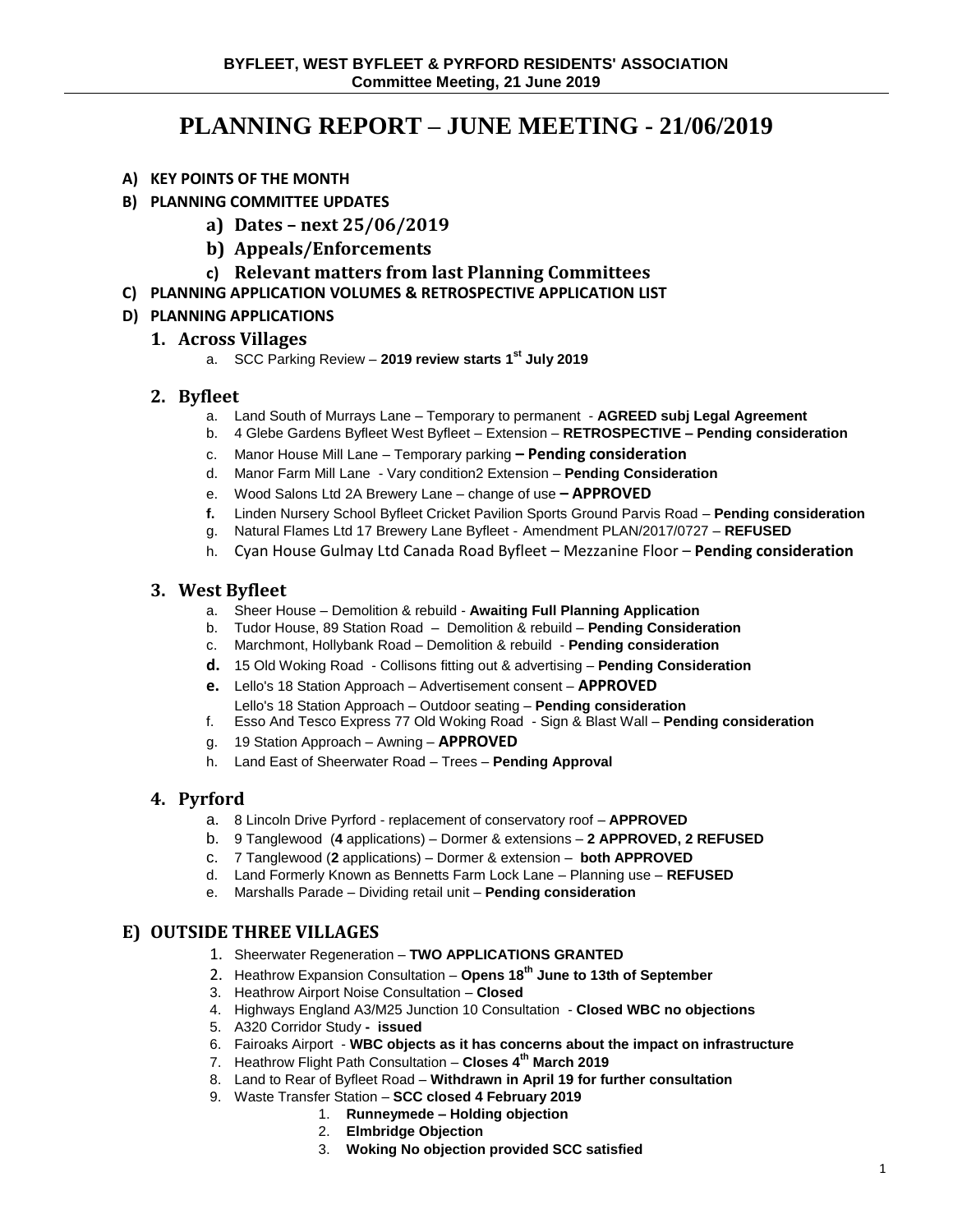10. Brooklands Transport Survey

### F) **TO WATCH**

- 1. Former Byfleet Fire Station **Possible sale?**
- 2. Marstons Pub/Restaurant **WITHDRAWN April 2019**
- 3. Surrey Waste Management **– Martyrs Lane excluded**
- 4. A245 corridor Study **Published**

# **G) APPROVED PLANNING APPLICATIONS VR TO WATCH**

- 1. Byfleet
	- 1. Manor School, Byfleet
	- 2. Manor House, Mill Lane
	- 3. Garages Rear off 38-44 Eden Grove Road
	- 4. Land north of Berry's Lane
	- 5. 101 & 101A Oyster Lane
	- 6. 37 Eden Grove Road
	- 7. Castlemaine 20 Rectory Lane
	- 8. 78 Chertsey Road
	- 9. 99 High Road
	- 10. 11 Trackside Business Centre Abbot Close
- 2. West Byfleet
	- 1. Land Adj Social Club, Station Approach, West Byfleet.
	- 2. Haslemere, Oakcroft Road, West Byfleet.
	- 3. Roxburgh House Lavender Park Road
	- 4. Broadoaks Park, Parvis Road, West Byfleet
	- 5. West Byfleet Golf Club, Sheerwater Road
	- 6. Globe House, Lavender Park Road
	- 7. Berecroft Highfield Road
	- 8. Barclays Bank

#### 3. Pyrford

- 1. Marshall Parade, Coldharbour Road, Pyrford
- 2. Pyrford Primary School, Pyrford
- 3. Milestones, Pyrford Road, Pyrford
- 4. 18 Norfolk Farm Road
- 5. Avens House Nursing Home, 1 Broomcroft Drive
- 6. Lady Place Farm Church Hill
- 7. The Hollies Pyrford Road
- 8. Additional unit Marshall Parade Coldharbour Road

# **H) OTHER PLANNING MATTERS**

1. Green Belt/SA DPD – Awaiting outcome of Reg 19 consultation feedback & WBC approval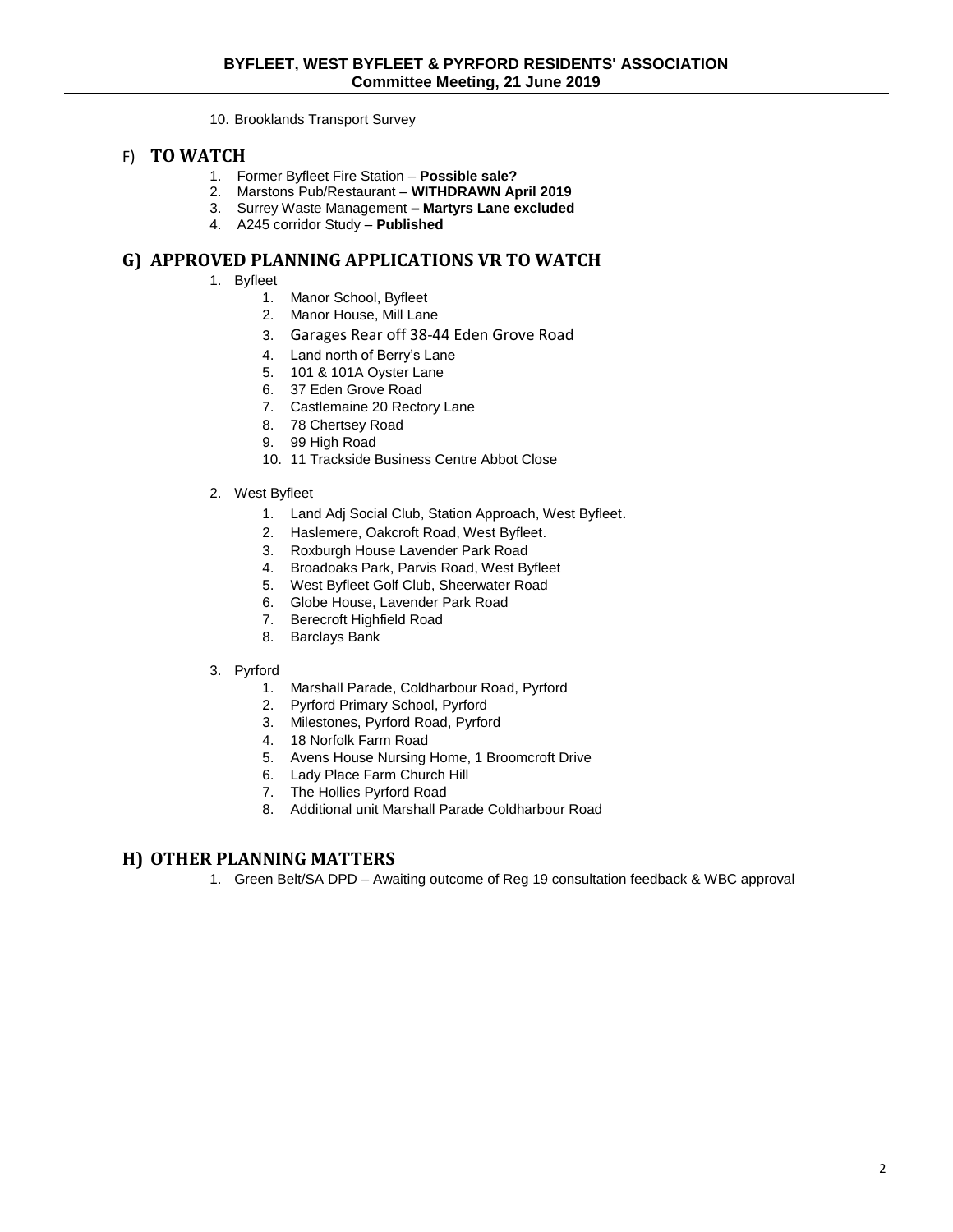# **TREASURER'S REPORT 13 June 2019**

The following Statement of Financial Affairs is for the period from  $1/1/19$  to the  $13<sup>th</sup>$  of June 2019.

The year to date accounts shows a surplus of £3,514 (previously reported in May £5,109). The decrease is mainly due to the payments made to Pyford & West Byfleet Neighbourhood Forums.

We have received Subscriptions of £8,384 YTD (previous month reported £7,581) so far this year and continuing to grow our cash reserves. The balance in Collections Accounts are the subs received that have yet to be allocated to the Members Database.

This month we will be issuing new advertising invoices for the latest issue of our resident. Year to date £1,170 was invoiced for advertising and of that £230 is outstanding to collect. (Grouts Gardening £150, West Byfleet Dental £80 yet to pay).

In May, we have paid the following annual grants, Pyrford Forum £1,389 and West Byfleet Forum £961. The RA will not make any payments to Byfleet Forum. This year the payments were made as lumpsum. We will review our cash position next year before deciding whether to continue making annual payments.

Issues.

- 1 I have already written to the treasurers of West Byfleet and Pyrford forums requesting to repay their unspent surplus grants from previous quarters before the  $15<sup>th</sup>$  of June. I have not received any response and intend to follow up later today with the forum chairs.
- 2 Dual authorisation of online payments is yet to be implemented.
- 3 Charitable status and gift aid. No progress made since the last meeting. Formal relationships and remit between AR and the three fora are yet to be determined.
- 4 The RA funds allocated towards Recreation Ground legal challenges are maintained and will remain for the foreseeable future.

Dharma Sivarajasingham 14/06/2019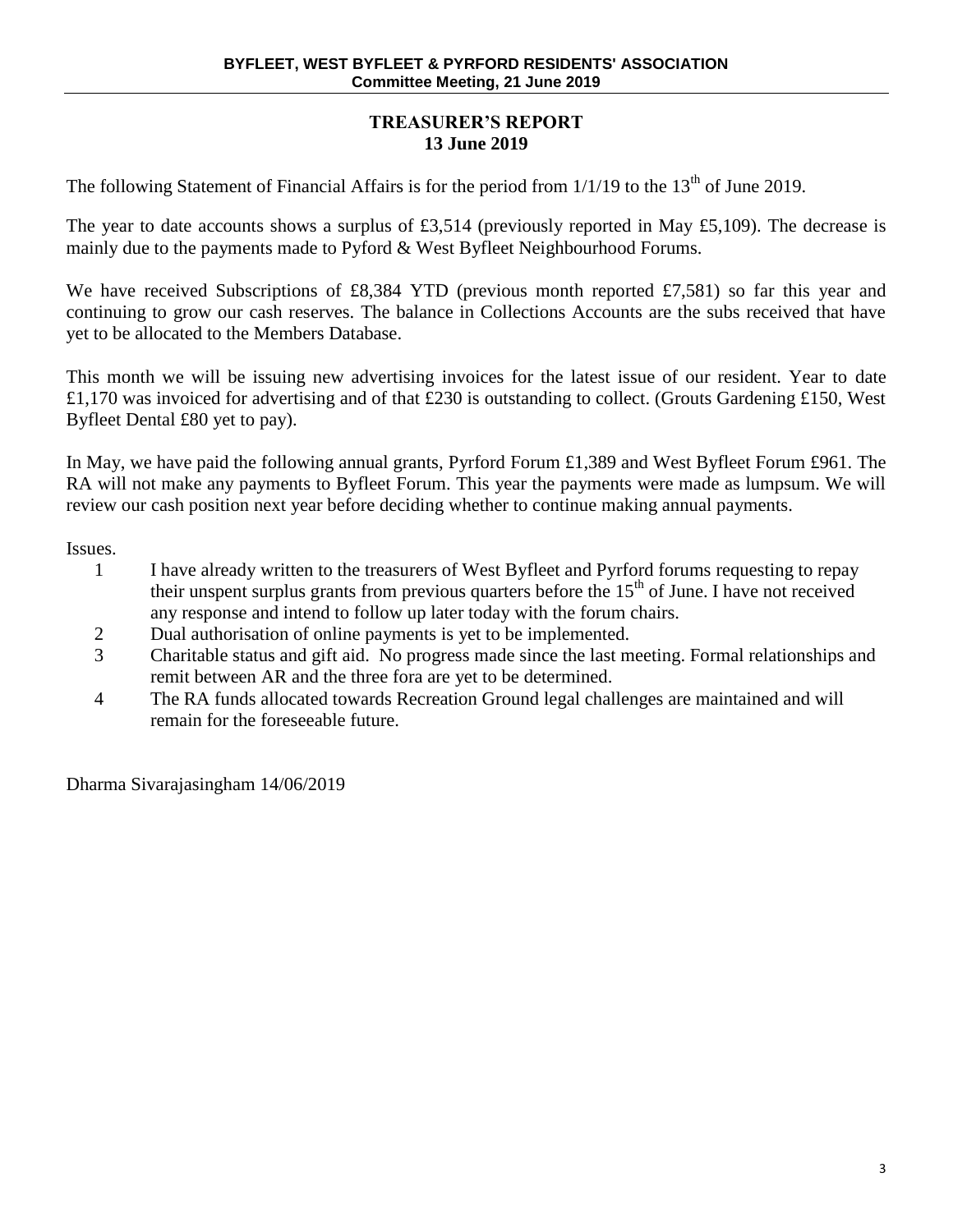# **Byfleete, WByfleet & Pyrford Residents Association**

| to                  | 13 June 2019                                            |                                     |                     |
|---------------------|---------------------------------------------------------|-------------------------------------|---------------------|
|                     |                                                         | Year to date                        |                     |
| <b>INCOME</b>       |                                                         | £                                   | £                   |
|                     | <b>Subscriptions and member</b>                         |                                     |                     |
|                     | donations:                                              |                                     |                     |
|                     | <b>Byfleet</b>                                          | 1863                                |                     |
|                     | West Byfleet<br>Pyrford                                 | 3443<br>2989                        |                     |
|                     | Subscriptions not                                       |                                     |                     |
|                     | allocated                                               | 153                                 |                     |
|                     | 2019 paid in 2018                                       | $-125$                              |                     |
|                     | 2020 paid in 2019 or to                                 |                                     |                     |
|                     | be allocated                                            | 61                                  |                     |
|                     |                                                         |                                     | 8384                |
|                     | <b>Advertising</b>                                      |                                     | 940                 |
|                     | <b>Bank Interest</b>                                    |                                     | 29                  |
|                     | <b>Donations</b>                                        |                                     | 0                   |
|                     | Other                                                   |                                     | 0                   |
|                     | <b>Total Income</b>                                     |                                     | 9352                |
|                     |                                                         |                                     |                     |
| <b>EXPENDITURE</b>  |                                                         |                                     |                     |
|                     | The Resident                                            |                                     | 1398                |
|                     | <b>Committee Expenses</b><br><b>Street Rep Drop Ins</b> |                                     | 166<br>438          |
|                     | Room Hire not Comm.                                     |                                     | 0                   |
|                     | <b>AGM</b>                                              |                                     | 78                  |
|                     | Fetes                                                   |                                     | 58                  |
|                     | Display/Equipment                                       |                                     | $\pmb{0}$           |
|                     | Donations:                                              |                                     | $\pmb{0}$<br>$\ast$ |
|                     | <b>Community Support</b>                                |                                     | 199<br>$\ast$       |
|                     | Insurance                                               |                                     | $\mathbf 0$         |
|                     | Postage, Stationery & Printing                          |                                     | 68                  |
|                     | Sundries/Losses                                         |                                     | 0                   |
|                     | Database/Web Expenses<br>Mileage/Parking                |                                     | 315<br>0            |
|                     | Forums - Pyrford                                        | 1808                                |                     |
|                     | - Byfleet                                               |                                     |                     |
|                     | - West Byfleet                                          | 1312                                |                     |
|                     |                                                         |                                     | 3119                |
|                     | <b>Total Expenditure</b>                                |                                     | 5839                |
|                     | Surplus/(Deficit)                                       |                                     | £3,514              |
|                     |                                                         |                                     |                     |
|                     |                                                         |                                     |                     |
| Opening Cash        |                                                         |                                     | 23,021              |
|                     |                                                         |                                     |                     |
|                     | Surplus/(Deficit)                                       |                                     | 3,514               |
| <b>Closing Cash</b> |                                                         |                                     | £26,535             |
|                     |                                                         |                                     |                     |
|                     | Analysis of Cash                                        | <b>Current Account</b>              | 1,276               |
|                     |                                                         | Un allocated Collections Accounts + |                     |
|                     |                                                         | 2020 subs not allocated             | 214                 |
|                     |                                                         |                                     | 10,003              |
|                     |                                                         | Dep                                 |                     |
|                     |                                                         | 32Day deposit                       | 15,042              |
|                     |                                                         |                                     | £26,535             |

4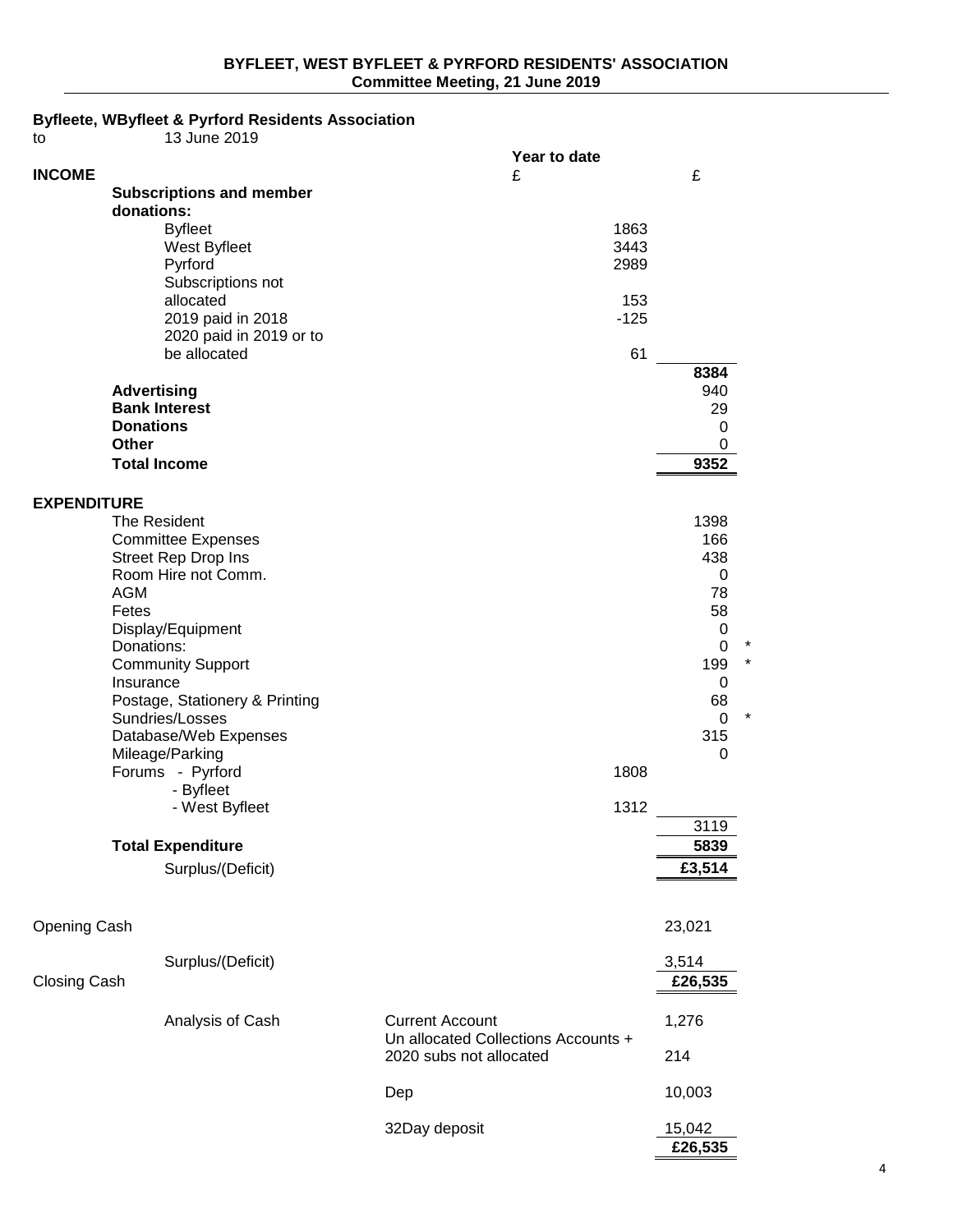# **MEMBERSHIP REPORT MAY (21 June 2019)**

**(As at 15 June 2019)**

# **KEY POINTS**

# **2019 collection is still very much ahead of 2018.**

The membership as at 15 June 2019 stands at 2,419 an increase of 21 in the month and 339 since  $1<sup>st</sup>$  January 2019, but 422 below this time last year.

So far during 2019 £8,397 of subscriptions have been collected (80% of the whole of 2018) and 1,339 memberships renewed (75% of the whole of 2018). West Byfleet has already achieved 109% plus of the 2018 full year numbers on both memberships and subscription amounts.

196 electronic payments have been received.

# **MEMBERSHIP 2019 YEAR**

The reports run on 15 June 2019 show that the membership stands at 2,419 an increase of 21 in the month and 339 since  $1<sup>st</sup>$  January 2019, but 422 below this time last year.

The numbers by village are shown below:-

| . -----z<br><b>Village</b> | <b>Dec-18</b> | Jan-19 | <b>Feb-19</b> | <b>Mar-19</b> | Apr-19 | $May-19$ | <b>Jun-19</b> | Month<br>Change |
|----------------------------|---------------|--------|---------------|---------------|--------|----------|---------------|-----------------|
|                            |               |        |               |               |        |          |               |                 |
| <b>Byfleet</b>             | 751           | 549    | 551           | 554           | 554    | 560      | 574           | 14              |
| West Byfleet               | 896           | 592    | 626           | 720           | 732    | 755      | 758           | 3               |
| Pyrford                    | 1,192         | 1,046  | 1,057         | 1,064         | 1,073  | 1,073    | 1,079         | 6               |
| Other                      | 11            | 8      | 9             | 10            | 10     | 10       | 8             | (2)             |
|                            | 2,850         | 2,195  | 2,243         | 2,348         | 2,369  | 2,398    | 2,419         | 21              |
| Movement                   |               | (655)  | 48            | 105           | 21     | 29       | 21            |                 |

The majority of the growth of members in 2019 is from West Byfleet village.

The amounts recorded as collected by village are:-

| <b>Village</b> | <b>Dec-18</b> | ັ<br>Jan-19              | <b>Feb-19</b> | $Mar-19$ | Apr-19 | $May-19$ | Jun-  | <b>Month</b> | Jun-  |
|----------------|---------------|--------------------------|---------------|----------|--------|----------|-------|--------------|-------|
|                |               |                          |               |          |        |          | 19    | Change       | 18    |
| <b>Byfleet</b> | 2,526         | $\overline{\phantom{0}}$ | 15            | 932      | 1,615  | 1,803    | 1,965 | 162          | 1,531 |
| West Byfleet   | 2,961         | $\overline{\phantom{0}}$ | 73            | 2,134    | 2,822  | 3,053    | 3,448 | 395          | 1,210 |
| Pyrford        | 5,045         | $\overline{\phantom{0}}$ | 165           | 1,329    | 2,389  | 2,739    | 2,984 | 245          | 3,162 |
|                | 10,532        | -                        | 253           | 4,395    | 6,826  | 7,595    | 8,397 | 802          | 5,902 |

The monthly history of collection is shown below:-

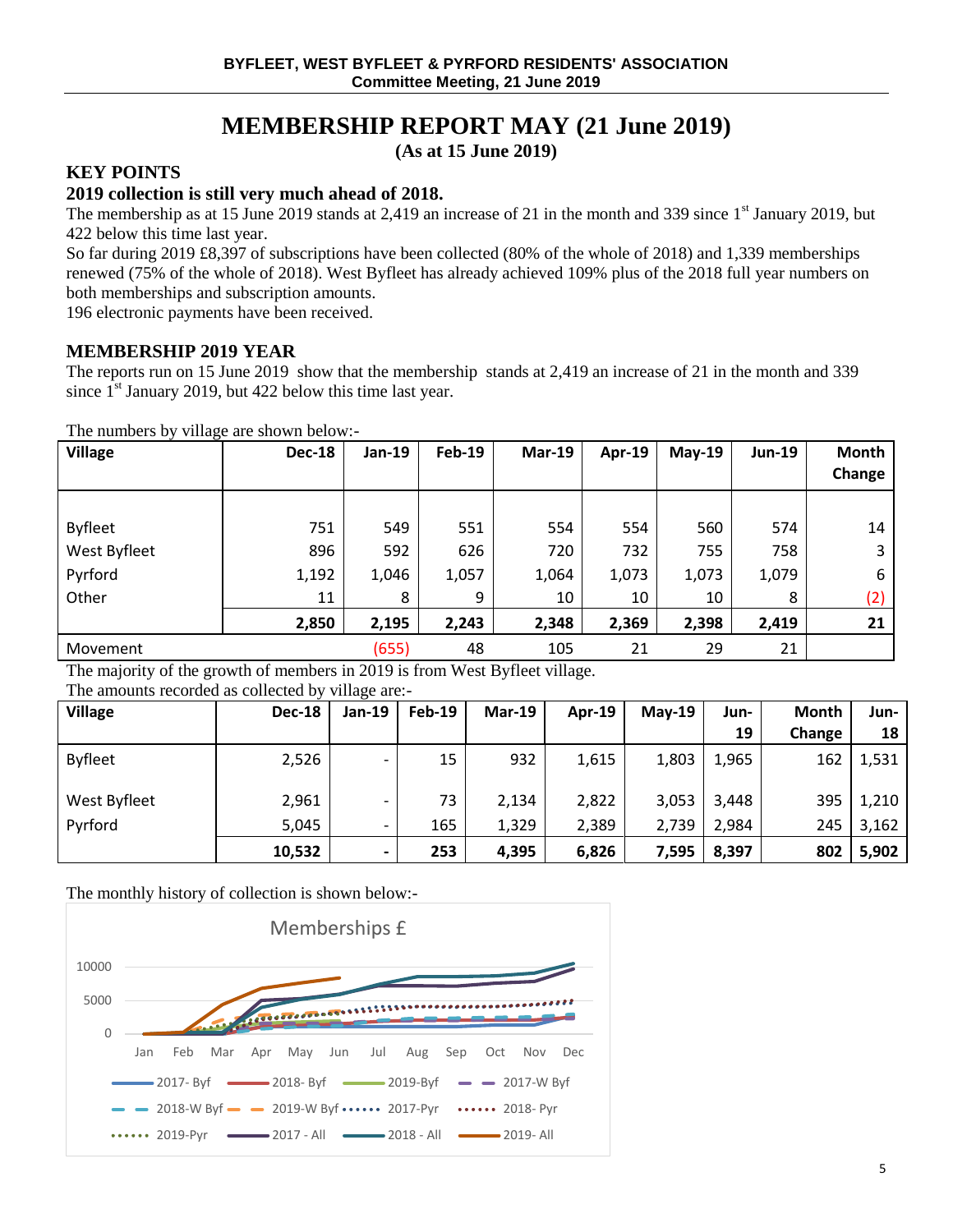This clearly shows the total amounts collected are significantly earlier than the previous two years. Well done to everyone, in particular West Byfleet!

| <b>Village</b> | <b>YTD</b><br>2019 | <b>YTD</b><br>2018 | Full<br>2018 | YTD%<br>2018 |
|----------------|--------------------|--------------------|--------------|--------------|
|                |                    |                    |              |              |
| <b>Byfleet</b> | 1,965              | 1,531              | 2,526        | 78%          |
| West Byfleet   | 3,448              | 1,210              | 2,961        | 116%         |
| Pyrford        | 2,984              | 3,162              | 5,045        | 59%          |
|                | 8,397              | 5,902              | 10,531       | 80%          |
|                |                    |                    |              |              |

The year to date amounts collected by village are shown below:-

The year to date memberships signed up village are shown below:-

| Number of memberships | <b>YTD</b> | <b>YTD</b> | Full  | YTD <sub>%</sub> |
|-----------------------|------------|------------|-------|------------------|
| collected             | 2019       | 2018       | 2018  | 2018             |
| Byfleet               | 317        | 264        | 435   | 73%              |
| <b>West Byfleet</b>   | 524        | 215        | 482   | 109%             |
| Pyrford               | 498        | 566        | 865   | 58%              |
|                       |            |            |       |                  |
|                       | 1,339      | 1,045      | 1,782 | 75%              |

West Byfleet Village has already collected 109% of memberships compared to the 2018 full year!

The monthly history of membership renewal is shown below:-

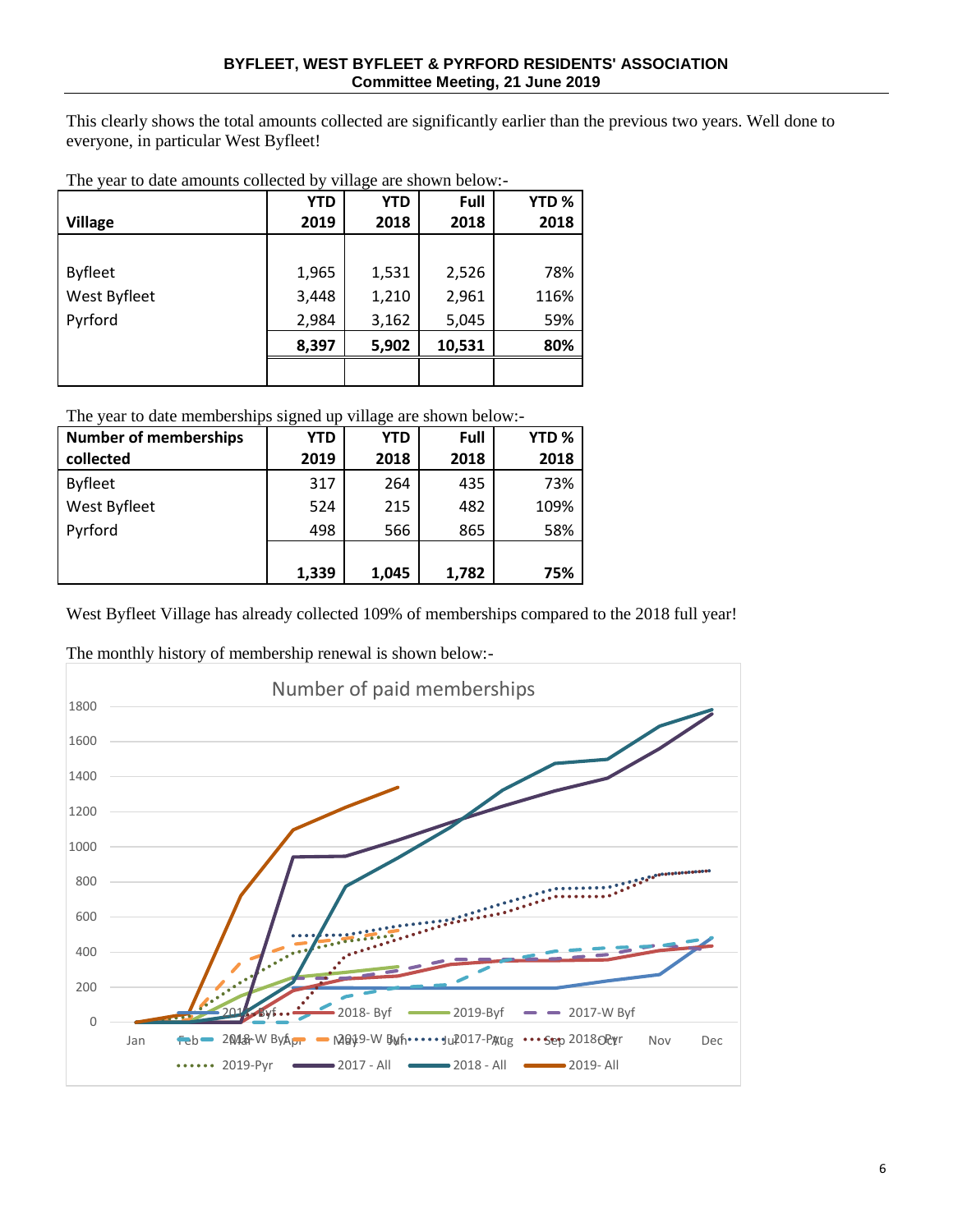# **BYFLEET, WEST BYFLEET & PYRFORD RESIDENTS' ASSOCIATION Committee Meeting, 21 June 2019**

The email, phone call & postcode data collected is shown below:-

|            | <b>Dec-18</b> | <b>Jan-19</b> | Feb-19 | $Mar-19$ | Apr-19 | $Mav-19$ | <b>Jun-19</b> | Month<br>Change |
|------------|---------------|---------------|--------|----------|--------|----------|---------------|-----------------|
| Emails     | 993           | 934           | 959    | 997      | 1,030  | 1,059    | 1,077         | 18              |
| Telephone  | 855           | 823           | 841    | 880      | 913    | 949      | 961           | 12              |
| Post codes | 1,211         | 1,152         | 1,175  | 1,236    | 1,268  | 1,283    | 1,284         |                 |

The analysis of the direct payments by village is:-

|                         |                          |                          |               |          |        |          |                 | <b>Month</b> |
|-------------------------|--------------------------|--------------------------|---------------|----------|--------|----------|-----------------|--------------|
| <b>FPI Payments Cum</b> | <b>Dec-18</b>            | Jan-19                   | <b>Feb-19</b> | $Mar-19$ | Apr-19 | $May-19$ | <b>Jun-19</b>   | Change       |
| <b>Byfleet</b>          | $\overline{\phantom{0}}$ | $\overline{\phantom{0}}$ | 25            | 34       | 38     | 39       | 39              |              |
| West Byfleet            | $\overline{\phantom{0}}$ | -                        | 36            | 49       | 53     | 56       | 57              |              |
| Pyrford Coll            | $\overline{\phantom{0}}$ | $\overline{\phantom{0}}$ | 48            | 71       | 72     | 76       | 78              | $\mathbf{2}$ |
| Pyrford Main            | $\overline{\phantom{a}}$ |                          | 9             | 13       | 22     | 22       | 22 <sub>2</sub> |              |
|                         | -                        |                          | 118           | 167      | 185    | 193      | 196             | $\mathbf{3}$ |

# **MEMBERSHIP DATABASE EMAIL COMMUNICATIONS**

In 2018 24 emails were sent out.

In 2019 9 emails have been sent out; for the first time in May one email was just to one village - West Byfleet. The statistics so far are:-

|                    | 2018   | 2019  | <b>Totals</b> |
|--------------------|--------|-------|---------------|
|                    |        |       |               |
| No emails sent     | 24     | 9     | 33            |
| Average per month  | 2.0    | 1.5   | 1.8           |
| No recipients sent | 21,911 | 9,007 | 30,918        |
| <b>Bounced</b>     | 1,028  | 327   | 1,355         |
|                    | 4.7%   | 3.6%  | 4.4%          |
|                    |        |       |               |
| Delivered          | 20,883 | 8,680 | 29,563        |
|                    | 95.3%  | 96.4% | 95.6%         |
|                    |        |       |               |
| Opened             | 13,295 | 6,270 | 19,565        |
|                    | 63.7%  | 72.2% | 66.2%         |
|                    |        |       |               |
| Clicked            | 1,911  | 697   | 2,608         |
|                    | 9.2%   | 8.0%  | 8.8%          |
|                    |        |       |               |
| Unsubscribed       | 33     | 8     | 41            |
|                    | 0.2%   | 0.1%  | 0.1%          |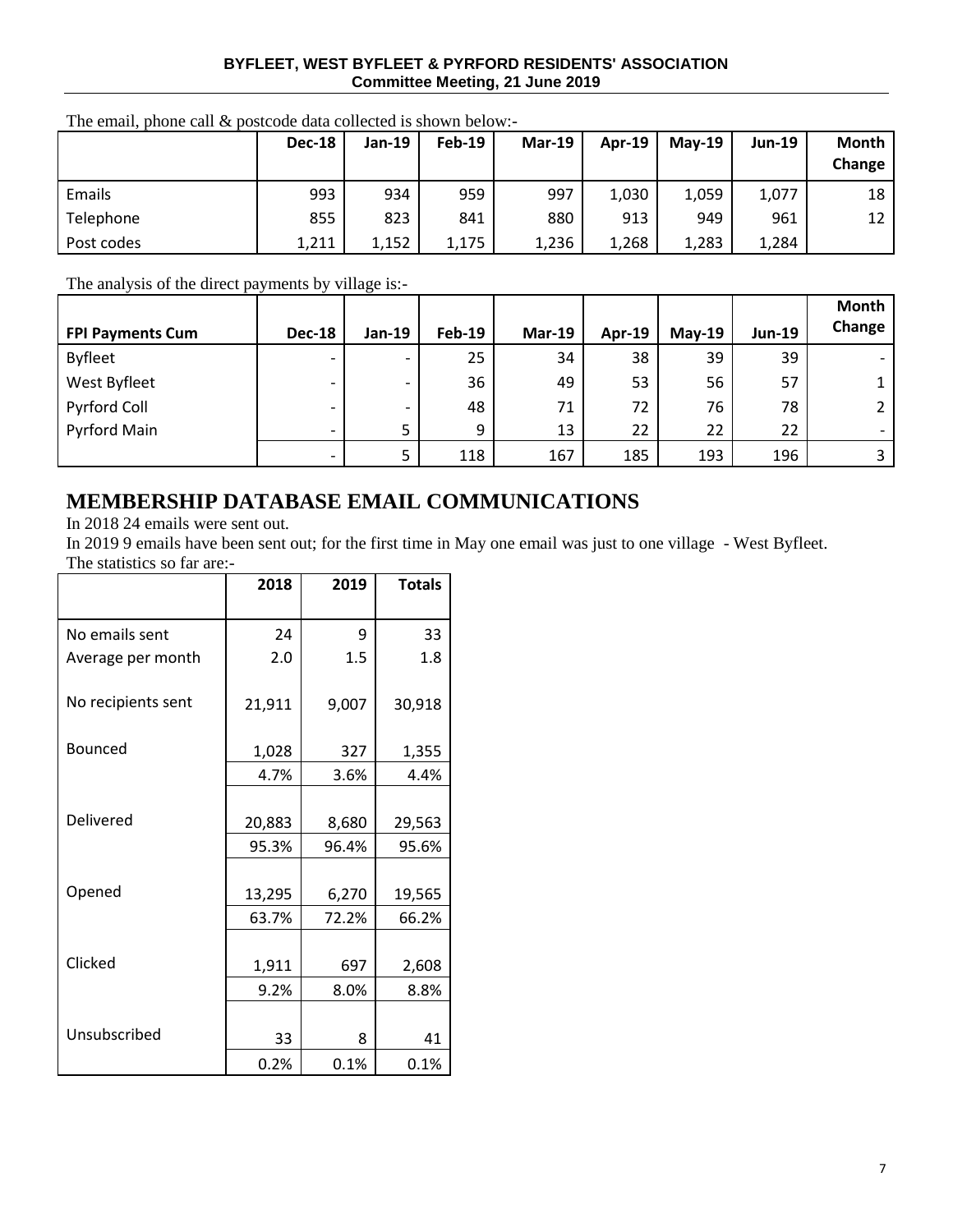# **PYRFORD VR REPORT - 21 June 2019**

# **Pyrford Street Reps**

There are a few Street Rep few vacancies to fill.

# **Marshalls Parade**

Even though the garage block behind the parade was demolished in late December 2017 and work started in late March 2018 to prepare for foundations, progress is very slow. Work is forever starting and then stopping and seems to have stopped.

The indications are the construction should be finished by Mid-summer 2019 but this looking tight. The VR is monitoring.

A new planning application has been received requesting the division of the single retail unit into two units.

# **Significant Planning Applications**

An application for planning change of use has been **REFUSED** for Bennetts Farm by Lock Lane/Pyrford Road junction.

A TPO application at Holmes Mead (previously Oakfield School) to crop existing trees

**Village Events** Pyrford Flower Show 13<sup>th</sup> July 2019

**Andy Grimshaw VR Pyrford**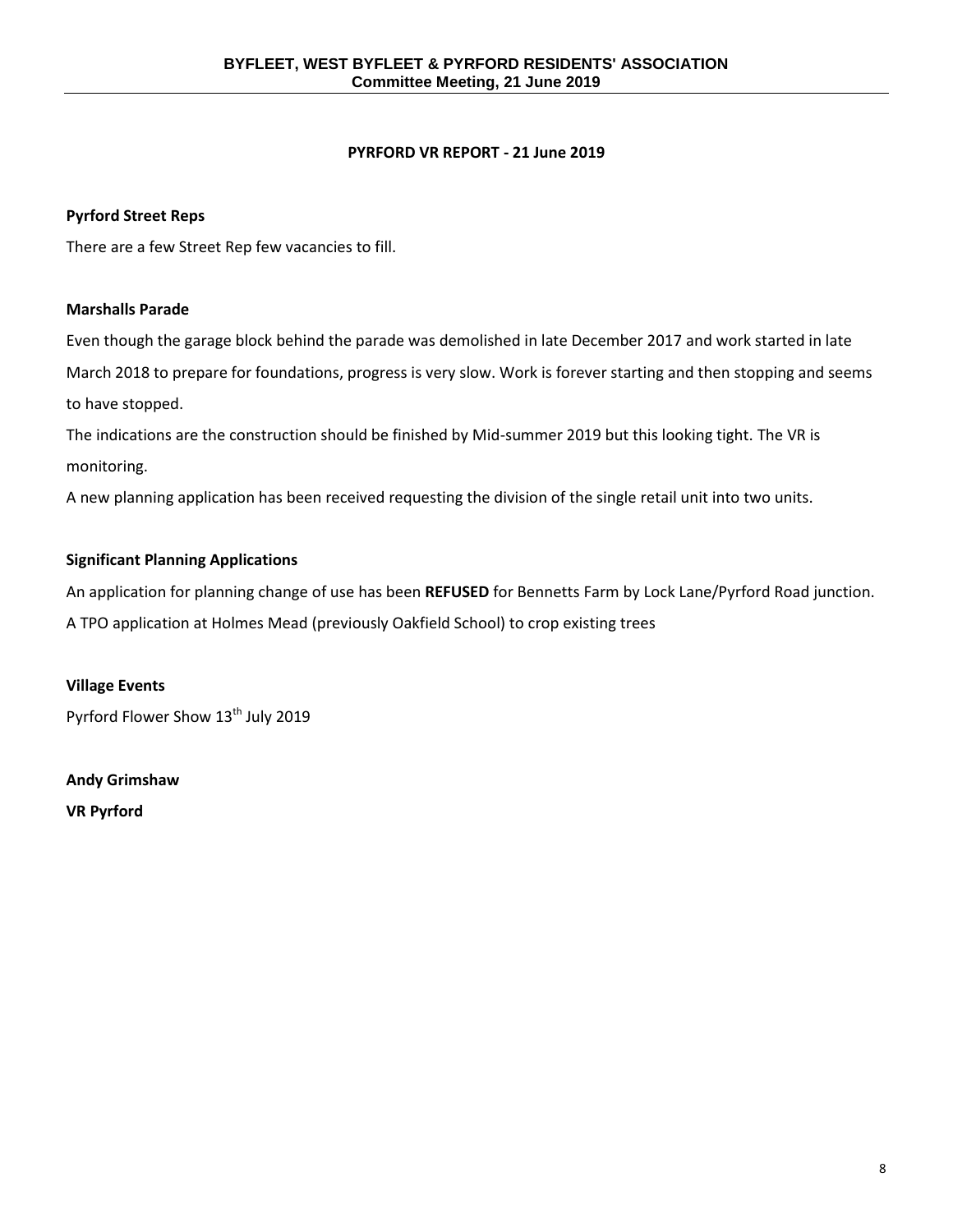# **Byfleet West Byfleet and Pyrford Residents Association June 2019 Village Representative Report West Byfleet**

# **Admin**

The Drop In itself worked well and I appreciate the contributions made by Liz Leese and Lisa Graae, who did most of the work and admin, leaving me to be decorative. Few SRs failed to turn up without making prior arrangements so that was also very encouraging, it feels that the team is starting to work well. Thanks to Andy and Fui Ling for the preparation and Eleanor's team for getting the Village Hall prepared and, of course Eileen, for the refreshments.

Re Street Reps, Rivey Close has had magazines and begging letter delivered, fingers crossed for a response. I am concerned about Station Road and also Camphill Road where the current SR has resigned, I have emailed current members in Camphill Road to ask for a replacement but so far no luck. We will arrange bulk delivery and begging letter on our return from holiday.

Returns by street reps continue to be excellent, some further membership envelopes have recently arrived that will be included in next month's membership and financial reports.

# **Local issues**

- 1 Work with WBNF continues to be excellent and much of the following reflects work with them as a member of the WBNF Committee.
- 2 Requests to ensure the Joint Committee 123 priority to provide improved walking and cycling infrastructure alongside the whole of the Parvis Road in conjunction with Broadoaks park commitments. Amanda Boote has held discussions with SCC Roads who acknowledge the need. Amanda will no doubt report further.
- 3 A Woking Town Centre Walking and Cycling Local Implementation Plan is being developed for release later this year and it is hoped that this will be extended for the whole of Woking and particularly to address the impediments to walking and cycling along Parvis Road, Old Woking Road and Sheerwater Road, we need our Councillors to report back when Council settles down.
- 4 Highways England Walking and Cycling strategy for areas impacted by the M25 J10 proposals. Nothing further this month.
- 5 The traffic pollution monitoring from the Parvis Road same status as 3 above.
- 6 Residents continue to be anxious about the absence of any concrete news or progress on Sheer House redevelopment and the empty nature of the existing Sheer House complex giving a dead feel to that part of the centre. Number of initiatives ongoing to reinforce WB continues to have a number of shops and is "open for business"
- 7 West Byfleet Live, the public meeting was poorly attended given the advanced publicity but the quality of the attendees was high with an Initial Chair and Vice-Chair appointed and some further members identified for the Organising Committee (WBLOC). The first proper meeting is to be held on19/6, which unfortunately I cannot attend, Stewart and Wade can be present, so liaison with the WBLOC should be good. The Chair is James Lowe the butcher from Station Approach who has experience of running a similar event in Farnham and is a stall-holder at several other events. The Vice-Chair is Maria Tomassini who is the COO of an entertainment events company and appears to have excellent project management skills. Nick Bradshaw, sec of Byfleet Parish Day and Andy Grimshawe in his Pyrford Flower Show role have kindly offered their advice should WBLOC choose.
- 8 Concerning improved use of the Rec, a number of initiatives are underway including support for the funfair in August and a national playday informal gathering. Emma can report further. The official opening of the playground is also set.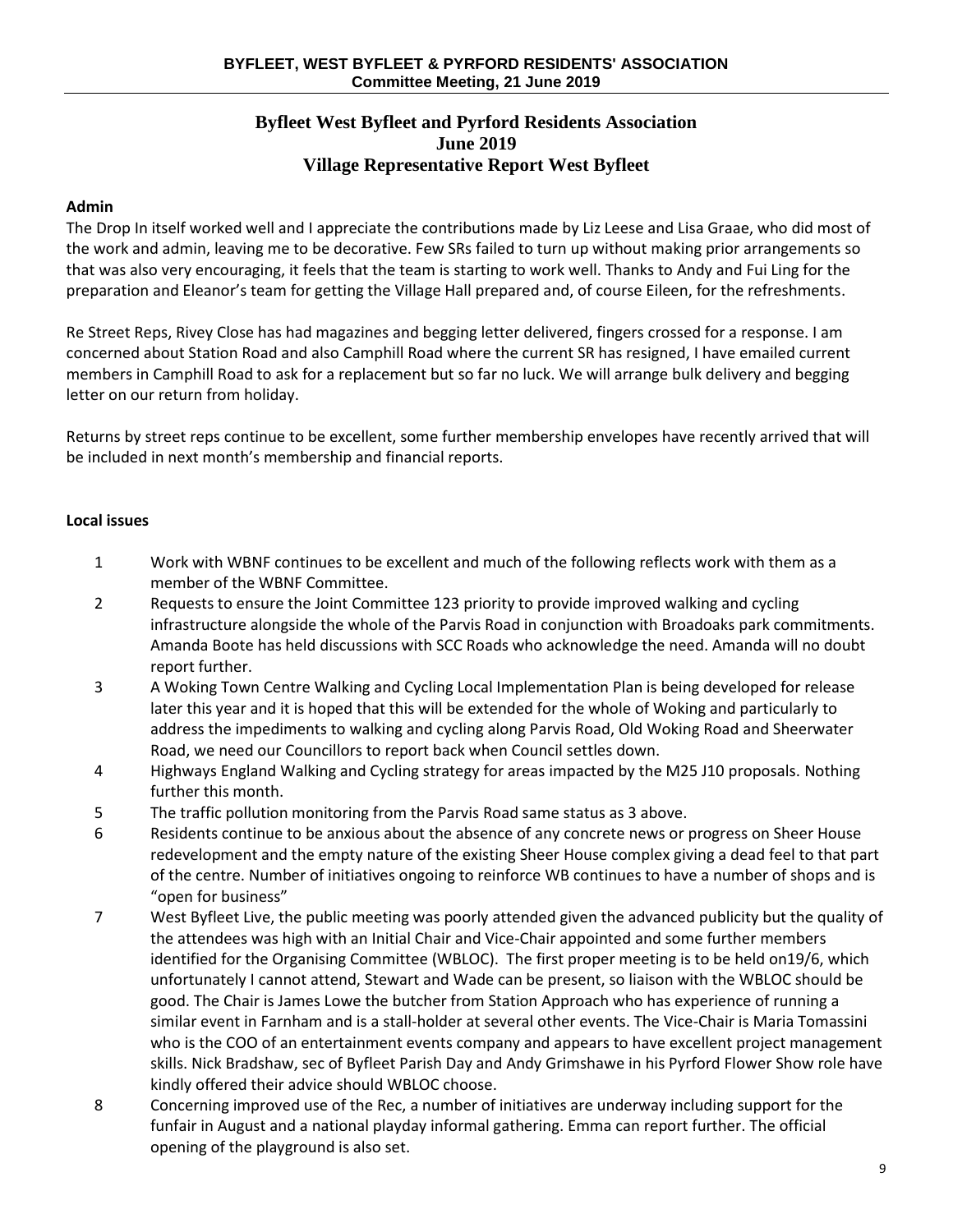# **BYFLEET, WEST BYFLEET & PYRFORD RESIDENTS' ASSOCIATION Committee Meeting, 21 June 2019**

- 9 Businesses: I have continued to meet business owners and have been in contact with Michael Lee-Brown, current rotating Chair of WBBA, he has furnished the following information:
	- a. Overlap between RA/WBNF and WBBA activities, combined with limited resources of WBBA, means that WBBA involvement in planning & parking issues should be curtailed.
	- b. Open dialogue with RA / WBNF to be kept up.
	- c. Prime focus for 2019 is for WBBA to continue as a networking hub, a communication channel and to support Events.
	- d. Speak to R/A magazine re placing regular ad in their magazine.
	- e. CIL Money is there scope to use this to promote the village and businesses better
	- f. WBBA Events XMAS 2019 Continuing with supporting this under project management by Fran Nevett. Good progress.
	- g. WBBA Push for network and more individual promotions of goods and services.
	- (Apologies to Michael, if I have misconstrued anything from the information received)
- 10 We continue to be grateful for the engagement and support from our local councillors.

Keith Creswell 13/6/19